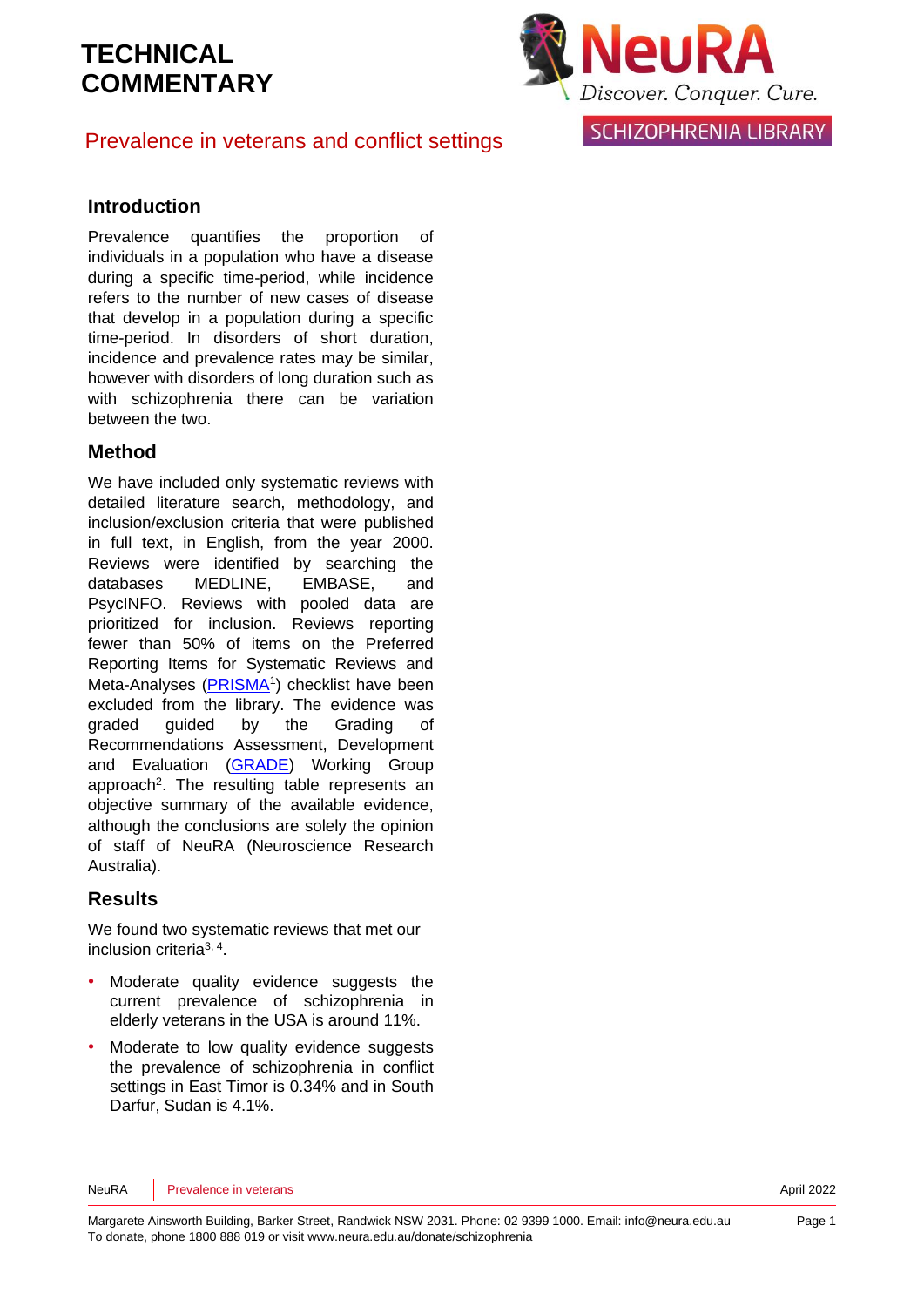

SCHIZOPHRENIA LIBRARY

Prevalence in veterans and conflict settings

*Charlson F, van Ommeren M, Flaxman A, Cornett J, Whiteford H, Saxena S*

#### **New WHO prevalence estimates of mental disorders in conflict settings: A systematic review and meta-analysis**

#### **The Lancet 2019; 394: 240-8**

[View review abstract online](https://www.thelancet.com/journals/lancet/article/PIIS0140-6736(19)30934-1/fulltext) 

| Comparison                                                                                                                             | Prevalence of schizophrenia in conflict settings.                                                                                                                                                              |  |  |  |
|----------------------------------------------------------------------------------------------------------------------------------------|----------------------------------------------------------------------------------------------------------------------------------------------------------------------------------------------------------------|--|--|--|
| <b>Summary of evidence</b>                                                                                                             | Moderate to low quality evidence (unclear sample sizes,<br>inconsistent, unable to assess precision, direct) suggests the<br>prevalence of schizophrenia in conflict settings is between 0.34<br>and $4.1\%$ . |  |  |  |
| Schizophrenia                                                                                                                          |                                                                                                                                                                                                                |  |  |  |
| 1 cross-sectional study of an internally displaced population in South Darfur Sudan reported a<br>prevalence of schizophrenia of 4.1%. |                                                                                                                                                                                                                |  |  |  |
| 1 general population survey in East Timor reported a schizophrenia point prevalence of 0.34%.                                          |                                                                                                                                                                                                                |  |  |  |
| <b>Consistency in results</b>                                                                                                          | Inconsistent                                                                                                                                                                                                   |  |  |  |
| <b>Precision in results</b>                                                                                                            | Unable to assess; no CIs are reported                                                                                                                                                                          |  |  |  |
| Directness of results                                                                                                                  | Direct                                                                                                                                                                                                         |  |  |  |

|  | Williamson V, Stevelink SAM, Greenberg K, Greenberg N |  |
|--|-------------------------------------------------------|--|
|  |                                                       |  |

**Prevalence of Mental Health Disorders in Elderly U.S. Military Veterans: A Meta-Analysis and Systematic Review**

#### **American Journal of Geriatric Psychiatry 2018; 26: 534-45**

[View review abstract online](https://www.ncbi.nlm.nih.gov/pubmed/29221697) 

| Comparison                 | Prevalence of schizophrenia in elderly US veterans (≥65 years).                                                                                                     |  |  |  |
|----------------------------|---------------------------------------------------------------------------------------------------------------------------------------------------------------------|--|--|--|
| <b>Summary of evidence</b> | Moderate quality evidence (large sample, inconsistent,<br>imprecise, direct) suggests the current prevalence of<br>schizophrenia in elderly veterans is around 11%. |  |  |  |

NeuRA Prevalence in veterans **April 2022**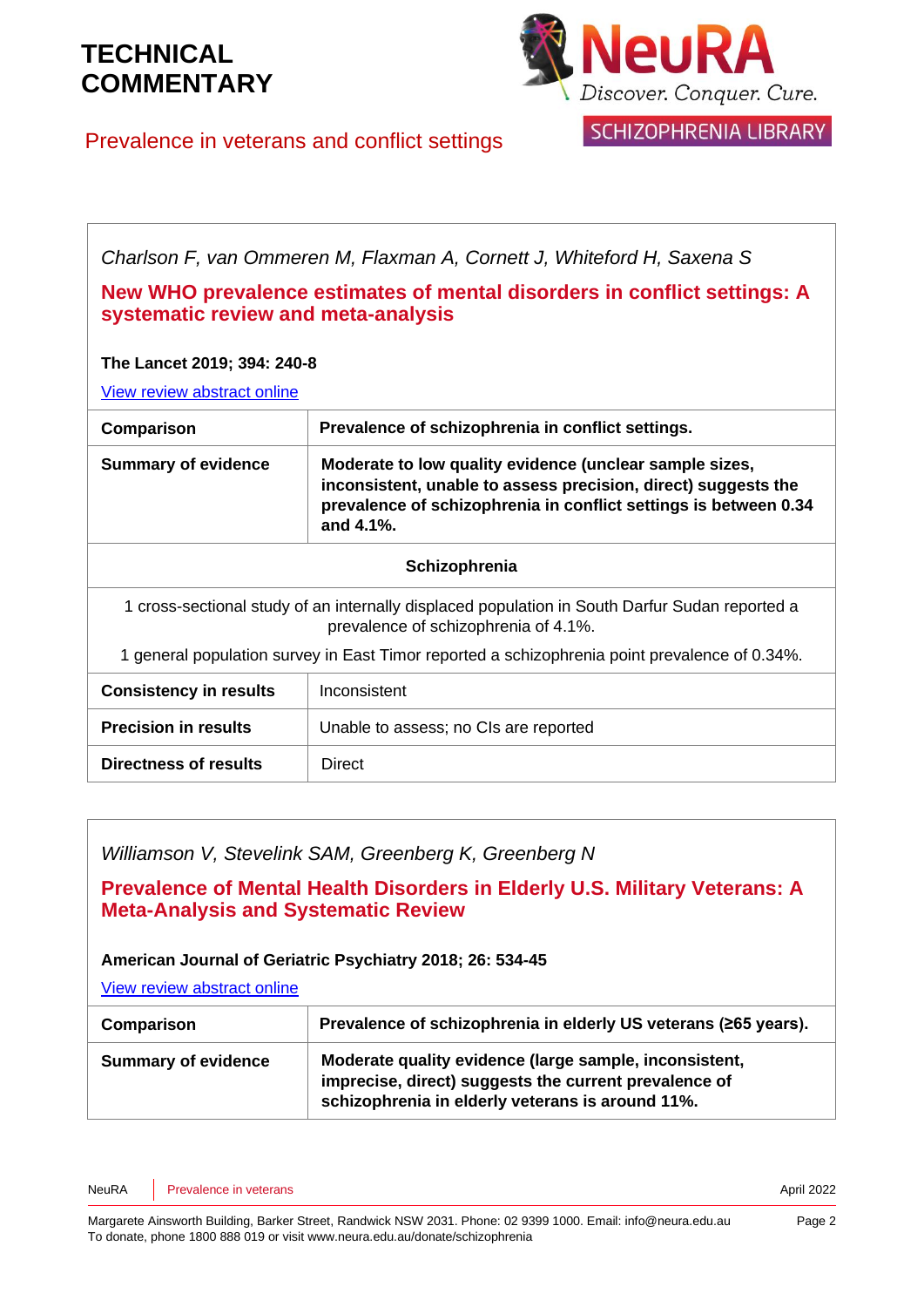

SCHIZOPHRENIA LIBRARY

### Prevalence in veterans and conflict settings

| Schizophrenia                                                                            |              |  |  |  |
|------------------------------------------------------------------------------------------|--------------|--|--|--|
| Current: 6 studies, N = 972,956, prevalence = 11.2%, 95%Cl 3.69% to 21.69%, $I^2$ = 100% |              |  |  |  |
| <b>Consistency in results</b>                                                            | Inconsistent |  |  |  |
| <b>Precision in results</b>                                                              | Imprecise    |  |  |  |
| Directness of results                                                                    | Direct       |  |  |  |

### Explanation of acronyms

CI = confidence interval,  $I^2$  = measure of heterogeneity in study results, N = number of participants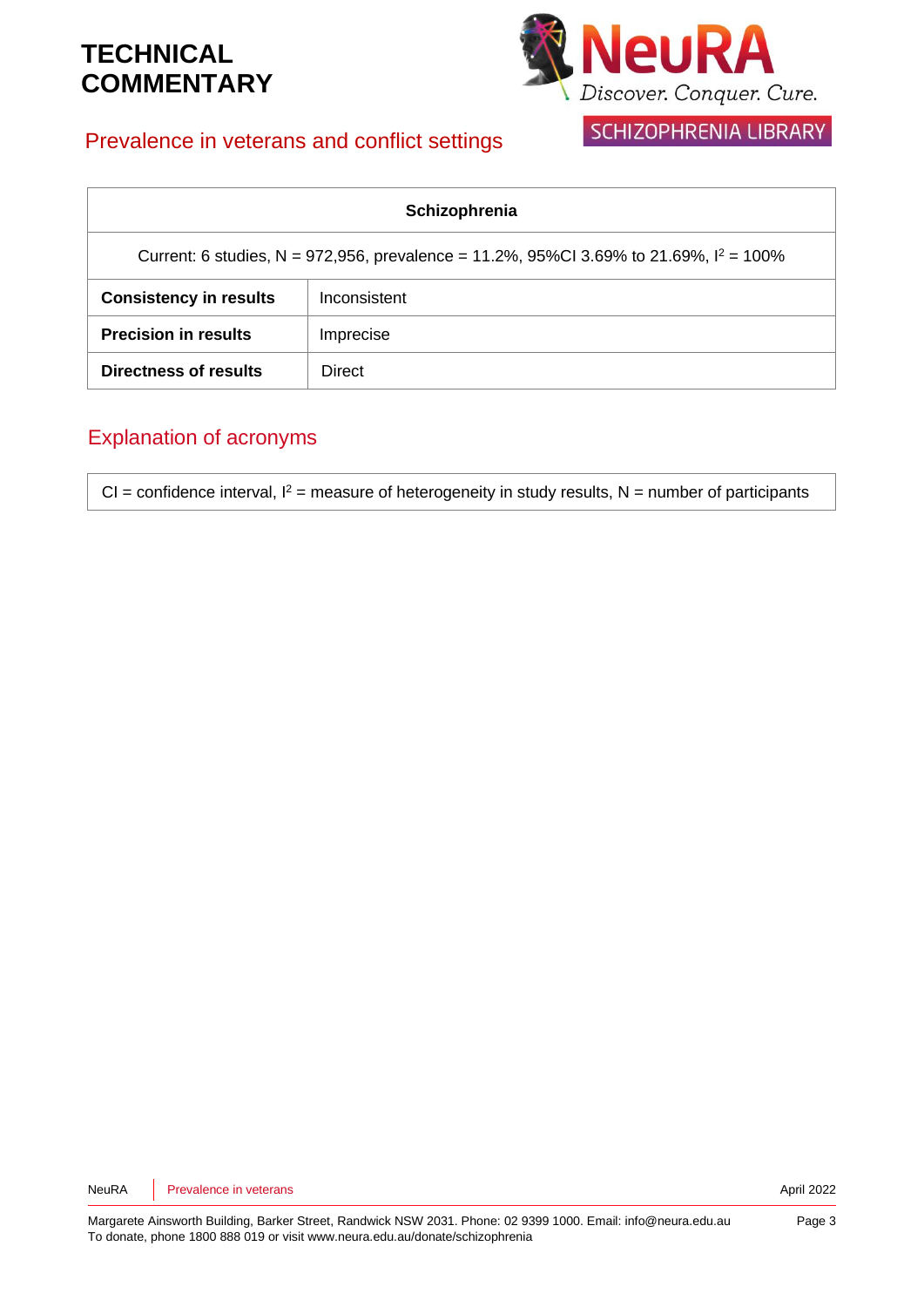

### Prevalence in veterans and conflict settings

### Explanation of technical terms

\* Bias has the potential to affect reviews of both RCT and observational studies. Forms of bias include; reporting bias – selective reporting of results, publication bias - trials that are not formally published tend to show less effect than published trials, further if there are statistically significant differences between groups in a trial, these trial results tend to get published before those of trials without significant differences: language bias – only including English language reports; funding bias - source of funding for the primary research with selective reporting of results within primary studies; outcome variable selection bias; database bias including reports from some databases and not others; citation bias - preferential citation of authors. Trials can also be subject to bias when evaluators are not blind to treatment condition and selection bias of participants if trial samples are sma[ll](#page-5-4)<sup>5</sup>.

† Different effect measures are reported by different reviews.

Prevalence; how many people have a particular disorder or event at a particular point in time. Incidence; how many new cases of a disorder or event per population in a specified time period.

Median rate ratio refers to the ratio between prevalence or incidence rates of two groups, based on the median rather than the mean. The median is often used as a better measure of central tendency than the mean when data are skewed. Harmonic means are also used when data are skewed and are appropriate for rate data.

Reliability and validity refers to how accurate the instrument is. Sensitivity is the proportion of actual positives that are correctly identified - 100% sensitivity = predict all people who are at high risk as developing psychosis and specificity is the proportion of negatives that are correctly identified - 100% specificity = not predicting anyone as being at high risk if they are truly not.

Weighted mean difference scores refer to mean differences between treatment and comparison groups after treatment (or occasionally pre to post treatment) and in a randomised trial there is an assumption that both groups are comparable on this measure prior to treatment. Standardised mean differences are divided by the pooled standard deviation (or the standard deviation of one group when groups are homogenous) that allows results from different scales to be combined and compared. Each study's mean difference is then given a weighting depending on the size of the sample and the variability in the data. 0.2 represents a small effect, 0.5 a medium effect, and 0.8 and over represents a large effect<sup>[5](#page-5-4)</sup>.

Odds ratio (OR) or relative risk (RR) refers to the probability of a reduction  $($  1) or an increase (> 1) in a particular outcome in a treatment group, or a group exposed to a risk factor, relative to the comparison group. For example, a RR of 0.75 translates to a reduction in risk of an outcome of 25% relative to those not receiving the treatment or not exposed to the risk factor. Conversely, a RR of 1.25 translates to an increased risk of 25% relative to those not receiving treatment or not having been exposed to a risk factor. A RR or OR of 1.00 means there is no difference between groups. A medium effect is considered if  $RR > 2$  or  $< 0.5$  and a large effect if  $RR > 5$  or  $< 0.2<sup>6</sup>$  $< 0.2<sup>6</sup>$  $< 0.2<sup>6</sup>$ . InOR stands for logarithmic OR where a lnOR of 0 shows no difference between groups. Hazard ratios measure the effect of an explanatory variable on the hazard or risk of an event.

Correlation coefficients (eg, r) indicate the strength of association or relationship between variables. They are an indication of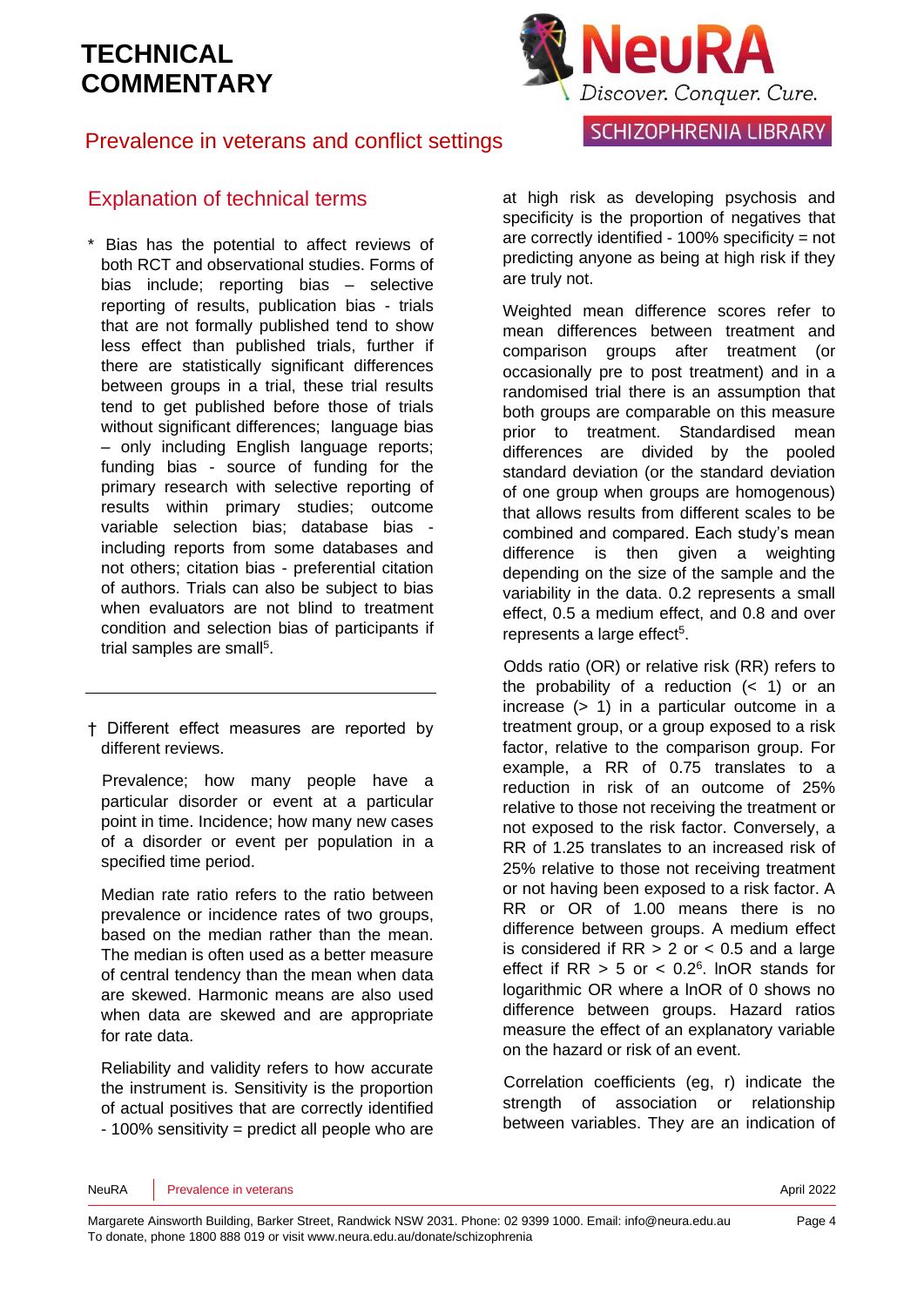

**SCHIZOPHRENIA LIBRARY** 

### Prevalence in veterans and conflict settings

prediction, but do not confirm causality due to possible and often unforseen confounding variables. An r of 0.10 represents a weak association, 0.25 a medium association and 0.40 and over represents a strong association. Unstandardised (*b*) regression coefficients indicate the average change in the dependent variable associated with a 1 unit change in the independent variable, statistically controlling for the other independent variables. Standardised regression coefficients represent the change being in units of standard deviations to allow comparison across different scales.

‡ Inconsistency refers to differing estimates of treatment effect across trials (i.e. heterogeneity or variability in results) that is not explained by subgroup analyses and therefore reduces confidence in the effect estimate. I² is the percentage of the variability in effect estimates that is due to heterogeneity rather than sampling error (chance) - 0% to 40%: heterogeneity might not be important, 30% to 60%: may represent moderate heterogeneity, 50% to 90%: may be considerable heterogeneity and over this is considerable heterogeneity.. I<sup>2</sup> can be calculated from Q (chi-square) for the test of heterogeneity with the following formula;

$$
I^2 = \left(\frac{Q - df}{Q}\right) \times 100\%
$$

§ Imprecision refers to wide confidence intervals indicating a lack of confidence in the effect estimate. Based on GRADE recommendations, a result for continuous data (standardised mean differences, not weighted mean differences) is considered imprecise if the upper or lower confidence limit crosses an effect size of 0.5 in either direction, and for binary and correlation data, an effect size of 0.25. GRADE also

recommends downgrading the evidence when sample size is smaller than 300 (for binary data) and 400 (for continuous data), although for some topics, this criteria should be relaxe[d](#page-5-6)<sup>7</sup> .

║ Indirectness of comparison occurs when a comparison of intervention A versus B is not available but A was compared with C and B was compared with C that allows indirect comparisons of the magnitude of effect of A versus B. Indirectness of population, comparator and or outcome can also occur when the available evidence regarding a particular population, intervention, comparator, or outcome is not available so is inferred from available evidence. These inferred treatment effect sizes are of lower quality than those gained from head-to-head comparisons of A and B.

NeuRA Prevalence in veterans **April 2022**